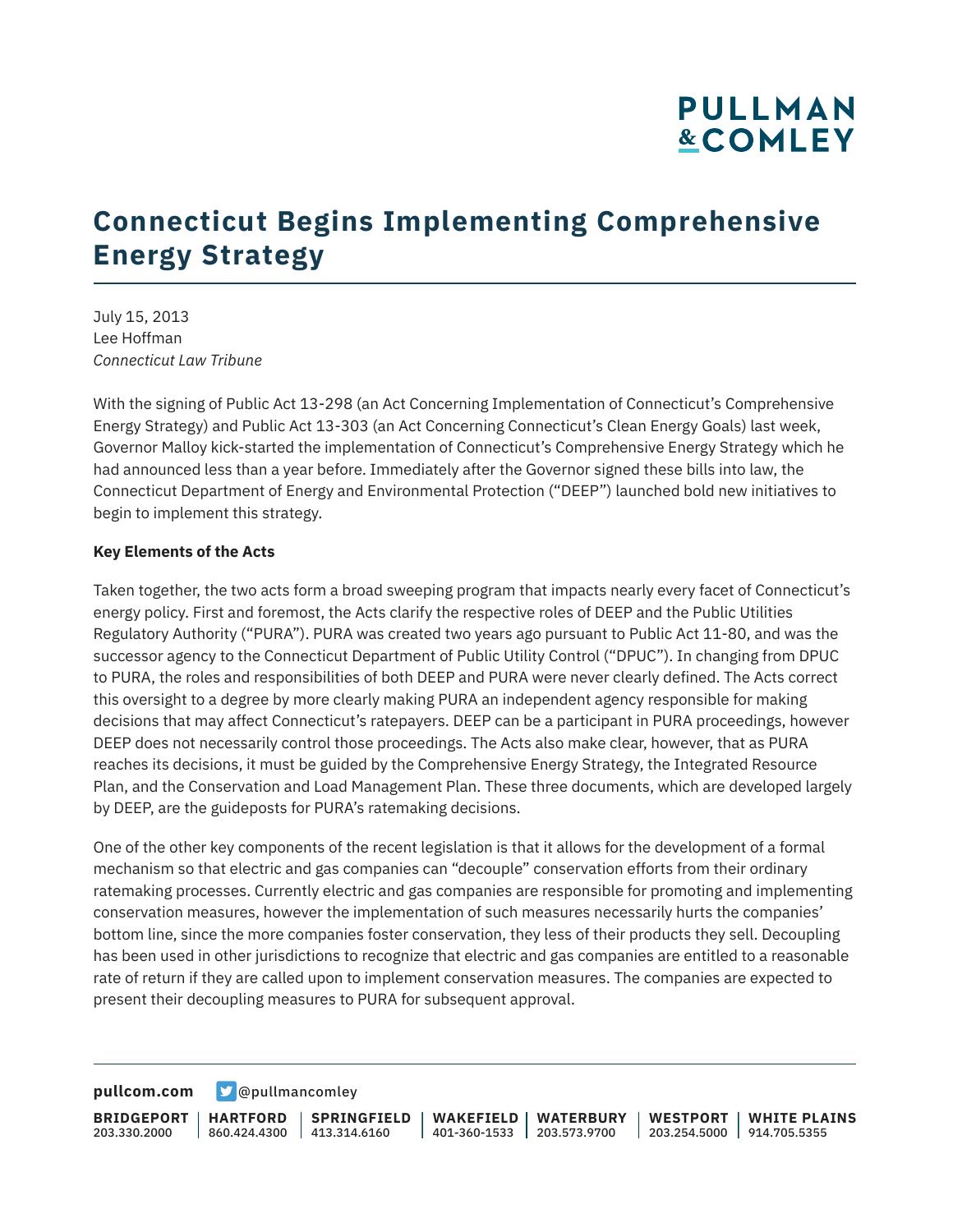# **PULLMAN &COMLEY**

### Connecticut Begins Implementing Comprehensive Energy Strategy

The Acts also respond to recent calls for infrastructure hardening in the wake of Hurricane Irene and Storm Sandy. One way that the Act seeks to accomplish this is by establishing a microgrid grant and loan pilot program and allowing for municipalities to develop microgrids that will cross public rights of way. These microgrids will be separate from the regular electric grid and will be dispatched in times when storms disrupt ordinary power circuits. These separate grids will have a power source, such as a small turbine and will be capable of powering a few key municipal buildings, plus a gas station and/or supermarket. In addition, the utilities' ability to trim trees within certain radiuses of power and telephone wires is expanded under recent legislation.

A key component of the Comprehensive Energy Strategy is to increase the availability of natural gas to customers who want it. The recent legislation seeks to expand natural gas systems throughout the state by increasing the amount of time gas companies can use to recoup the costs associated with such expansions. It also provides potential users of natural gas with incentives to switch from other forms of fuel to natural gas and allows for on-bill financing for the costs associated with such switching, such as the conversion of furnaces.

#### **Promotion of Renewable Energy**

The recent legislation places a heavy emphasis on the promotion of renewable energy by providing several incentives to the development of renewable energy. The Acts expand virtual net metering for Class I renewable resources, so that a source of renewable energy can be geographically separate from the load that that renewable energy will service. In addition, facilities that are powered by Class I renewable resources or combined heat and power systems will be eligible for submetering. By allowing for such submetering, building owners will be able to directly charge their tenants for the amount of energy used, without having to seek prior approval from PURA to do so. In addition, residential energy efficiency projects and renewable energy projects will now be able to be financed directly through a rate payer's utility bill, thus allowing for greater expansion for both of those programs.

During the legislative session, one of the biggest debates with respect to renewable power was the recognition of larger-scale hydropower as a Class I renewable resource in Connecticut. Existing dams will now be allowed to count as Class I resources provided they are no larger than 30 megawatts of capacity. In addition, large scale commercial hydro power, such as the power being generated in Canada, will be permitted as a Class I resource in Connecticut if the electric companies have a shortage of other Class I renewables and are unable to meet the state's renewable portfolio standards. Given the fact that the recent legislation also limits the use of biomass facilities towards achieving those standards, this scenario may be a likely one going forward.

#### **Solicitation for Proposals for New Class I Resources**